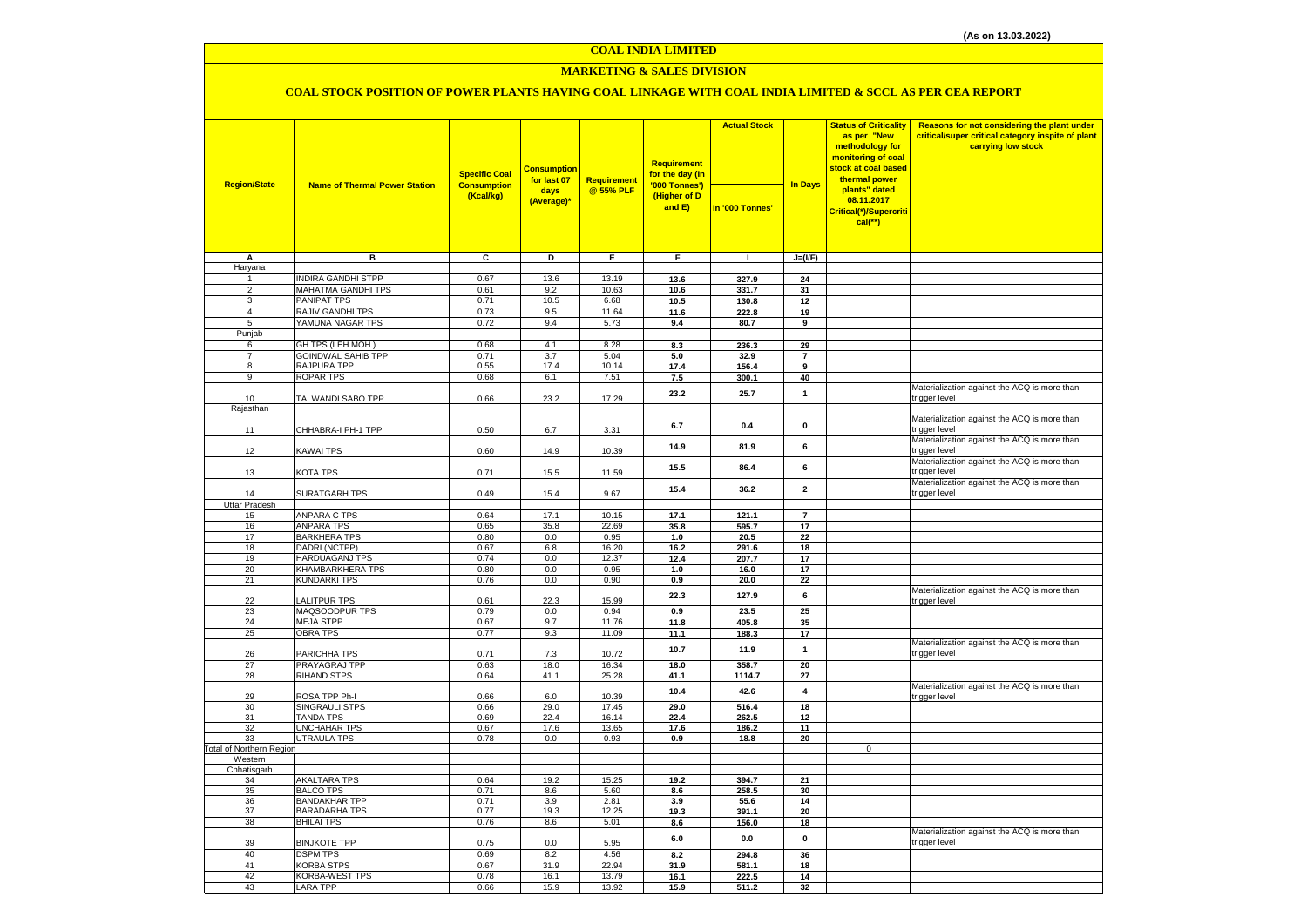### **COAL INDIA LIMITED**

### **MARKETING & SALES DIVISION**

# **COAL STOCK POSITION OF POWER PLANTS HAVING COAL LINKAGE WITH COAL INDIA LIMITED & SCCL AS PER CEA REPORT**

| <b>Region/State</b>                        | <b>Name of Thermal Power Station</b>         | <b>Specific Coal</b><br><b>Consumption</b><br>(Kcal/kg) | <b>Consumption</b><br>for last 07<br>days<br>(Average)* | <b>Requirement</b><br>@ 55% PLF | <b>Requirement</b><br>for the day (In<br>'000 Tonnes')<br>(Higher of D<br>and E) | <b>Actual Stock</b><br>In '000 Tonnes' | <b>In Days</b>          | <b>Status of Criticality</b><br>as per "New<br>methodology for<br>monitoring of coal<br>stock at coal based<br>thermal power<br>plants" dated<br>08.11.2017<br>Critical(*)/Supercriti<br>$cal$ (**) | Reasons for not considering the plant under<br>critical/super critical category inspite of plant<br>carrying low stock |
|--------------------------------------------|----------------------------------------------|---------------------------------------------------------|---------------------------------------------------------|---------------------------------|----------------------------------------------------------------------------------|----------------------------------------|-------------------------|-----------------------------------------------------------------------------------------------------------------------------------------------------------------------------------------------------|------------------------------------------------------------------------------------------------------------------------|
|                                            |                                              |                                                         |                                                         |                                 |                                                                                  |                                        |                         |                                                                                                                                                                                                     |                                                                                                                        |
| A                                          | в                                            | c                                                       | D                                                       | Ε                               | F                                                                                | $\blacksquare$                         | $J=(I/F)$               |                                                                                                                                                                                                     |                                                                                                                        |
| 44                                         | NAWAPARA TPP                                 | 0.79                                                    | 3.7                                                     | 6.28                            | 6.3                                                                              | 23.0                                   | 4                       |                                                                                                                                                                                                     | Materialization against the ACQ is more than<br>trigger level                                                          |
| 45                                         | PATHADI TPP                                  | 0.65                                                    | 8.7                                                     | 5.18                            | 8.7                                                                              | 161.4                                  | 19                      |                                                                                                                                                                                                     |                                                                                                                        |
| 46                                         | <b>SIPAT STPS</b>                            | 0.68                                                    | 35.9                                                    | 26.62                           | 35.9                                                                             | 677.3                                  | 19                      |                                                                                                                                                                                                     |                                                                                                                        |
| 47                                         | <b>TAMNAR TPP</b>                            | 0.84                                                    | 27.0                                                    | 26.52                           | 27.0                                                                             | 159.2                                  | 6                       |                                                                                                                                                                                                     | Materialization against the ACQ is more than<br>trigger level                                                          |
| 48<br>Gujarat                              | <b>UCHPINDA TPP</b>                          | 0.75                                                    | 20.0                                                    | 14.22                           | 20.0                                                                             | 160.9                                  | 8                       |                                                                                                                                                                                                     | Materialization against the ACQ is more than<br>trigger level                                                          |
|                                            |                                              |                                                         |                                                         |                                 |                                                                                  |                                        |                         |                                                                                                                                                                                                     | Materialization against the ACQ is more than                                                                           |
| 49                                         | <b>GANDHI NAGAR TPS</b>                      | 0.69                                                    | 9.0                                                     | 5.71                            | 9.0                                                                              | 20.9                                   | $\overline{2}$          |                                                                                                                                                                                                     | trigger level                                                                                                          |
| 50                                         | SABARMATI (D-F STATIONS)                     | 0.57                                                    | 3.3                                                     | 2.74                            | 3.3                                                                              | 29.3                                   | 6                       |                                                                                                                                                                                                     |                                                                                                                        |
| 51                                         | UKAI TPS                                     | 0.67                                                    | 12.4                                                    | 9.85                            | 12.4                                                                             | 33.3                                   | 3                       |                                                                                                                                                                                                     | Materialization against the ACQ is more than<br>trigger level                                                          |
| 52                                         | <b>WANAKBORI TPS</b>                         | 0.67                                                    | 22.6                                                    | 20.22                           | 22.6                                                                             | 66.4                                   | $\mathbf{3}$            |                                                                                                                                                                                                     | Materialization against the ACQ is more than<br>trigger level                                                          |
| Madhya Pradesh                             |                                              |                                                         | 3.0                                                     | 1.80                            |                                                                                  |                                        | 11                      |                                                                                                                                                                                                     |                                                                                                                        |
| 53<br>54                                   | AMARKANTAK EXT TPS<br><b>ANUPPUR TPP</b>     | 0.65<br>0.65                                            | 18.3                                                    | 10.31                           | 3.0<br>18.3                                                                      | 32.2<br>288.0                          | 16                      |                                                                                                                                                                                                     |                                                                                                                        |
| 55                                         | <b>BINA TPS</b>                              | 0.74                                                    | 7.8                                                     | 4.88                            | 7.8                                                                              | 84.7                                   | 11                      |                                                                                                                                                                                                     |                                                                                                                        |
| 56                                         | GADARWARA TPP                                | 0.66                                                    | 21.2                                                    | 13.93                           | 21.2                                                                             | 77.4                                   | 4                       |                                                                                                                                                                                                     | Materialization against the ACQ is more than<br>trigger level                                                          |
| 57                                         | KHARGONE STPP                                | 0.60                                                    | 18.9                                                    | 10.45                           | 18.9                                                                             | 83.4                                   | 4                       |                                                                                                                                                                                                     |                                                                                                                        |
| 58                                         | SANJAY GANDHI TPS                            | 0.82                                                    | 20.2                                                    | 14.57                           | 20.2                                                                             | 120.6                                  | $6\overline{6}$         |                                                                                                                                                                                                     | Non payment of dues                                                                                                    |
| 59                                         | <b>SATPURA TPS</b>                           | 0.67                                                    | 7.3                                                     | 11.79                           | 11.8                                                                             | 28.1                                   | $\mathbf{2}$            |                                                                                                                                                                                                     | Non Payment of Dues                                                                                                    |
| 60<br>61                                   | <b>SEIONI TPP</b>                            | 0.64<br>0.71                                            | 8.3                                                     | 5.06                            | 8.3                                                                              | 180.1                                  | 22                      |                                                                                                                                                                                                     | Non Payment of Dues                                                                                                    |
| 62                                         | SHREE SINGAJI TPP<br><b>VINDHYACHAL STPS</b> | 0.69                                                    | 26.8<br>61.7                                            | 23.50<br>43.60                  | 26.8<br>61.7                                                                     | 88.5<br>1519.3                         | 3<br>25                 |                                                                                                                                                                                                     |                                                                                                                        |
| Maharashtra                                |                                              |                                                         |                                                         |                                 |                                                                                  |                                        |                         |                                                                                                                                                                                                     |                                                                                                                        |
| 63                                         | <b>AMRAVATI TPS</b>                          | 0.62                                                    | 15.6                                                    | 11.07                           | 15.6                                                                             | 33.5                                   | $\overline{\mathbf{2}}$ |                                                                                                                                                                                                     | Materialization against the ACQ is more than<br>trigger level                                                          |
| 64                                         | <b>BHUSAWAL TPS</b>                          | 0.72                                                    | 10.1                                                    | 11.44                           | 11.4                                                                             | 61.9                                   | 5                       |                                                                                                                                                                                                     | Non payment of dues                                                                                                    |
| 65                                         | <b>BUTIBORI TPP</b>                          | 0.67                                                    | 0.0                                                     | 5.31                            | 5.3                                                                              | 59.7                                   | 11                      |                                                                                                                                                                                                     |                                                                                                                        |
| 66                                         | CHANDRAPUR(MAHARASHTRA) STPS                 | 0.78                                                    | 38.4                                                    | 30.17                           | 38.4                                                                             | 361.0                                  | 9                       |                                                                                                                                                                                                     | Non payment of dues                                                                                                    |
| 67                                         | <b>DAHANU TPS</b>                            | 0.62                                                    | 5.5                                                     | 4.09                            | 5.5                                                                              | 49.7                                   | 9                       |                                                                                                                                                                                                     | Materialization against the ACQ is more than<br>trigger level                                                          |
| 68                                         | DHARIWAL TPP                                 | 0.67                                                    | 8.3                                                     | 5.34                            | 8.3                                                                              | 25.6                                   | 3                       |                                                                                                                                                                                                     | Materialization against the ACQ is more than<br>trigger level                                                          |
| 69                                         | <b>GMR WARORA TPS</b>                        | 0.67                                                    | 8.0                                                     | 5.29                            | 8.0                                                                              | 3.4                                    | $\pmb{0}$               |                                                                                                                                                                                                     | Materialization against the ACQ is more than<br>trigger level                                                          |
| 70<br>71                                   | <b>KHAPARKHEDA TPS</b><br><b>KORADI TPS</b>  | 0.89<br>0.76                                            | 21.9<br>29.5                                            | 15.72<br>22.08                  | 21.9<br>29.5                                                                     | 237.5<br>92.7                          | 11<br>3                 |                                                                                                                                                                                                     | Non payment of dues                                                                                                    |
| 72                                         | <b>MAUDA TPS</b>                             | 0.70                                                    | 22.5                                                    | 21.29                           | 22.5                                                                             | 351.1                                  | 16                      |                                                                                                                                                                                                     |                                                                                                                        |
| 73                                         | <b>NASIK TPS</b>                             | 0.81                                                    | 6.2                                                     | 6.72                            | 6.7                                                                              | 11.9                                   | $\overline{2}$          |                                                                                                                                                                                                     | Non payment of dues                                                                                                    |
| 74                                         | <b>PARAS TPS</b>                             | 0.74                                                    | 7.5                                                     | 4.90                            | 7.5                                                                              | 14.8                                   | $\overline{2}$          |                                                                                                                                                                                                     | Non payment of dues                                                                                                    |
| 75                                         | <b>PARLITPS</b>                              | 0.67                                                    | 7.9                                                     | 6.65                            | 7.9                                                                              | 33.1                                   | 4                       |                                                                                                                                                                                                     | Non payment of dues                                                                                                    |
| 76                                         | <b>SOLAPUR STPS</b>                          | 0.56                                                    | 15.2                                                    | 9.73                            | 15.2                                                                             | 144.6                                  | 9                       |                                                                                                                                                                                                     |                                                                                                                        |
| 77                                         | <b>TIRORA TPS</b>                            | 0.66                                                    | 46.6                                                    | 28.73                           | 46.6                                                                             | 115.1                                  | $\overline{2}$          |                                                                                                                                                                                                     | Materialization against the ACQ is more than<br>trigger level                                                          |
| 78                                         | WARDHA WARORA TPP                            | 0.66                                                    | 3.4                                                     | 4.71                            | 4.7                                                                              | 157.0                                  | 33                      |                                                                                                                                                                                                     |                                                                                                                        |
| <b>Total of Western Region</b><br>Southern |                                              |                                                         |                                                         |                                 |                                                                                  |                                        |                         | $\mathbf 0$                                                                                                                                                                                         |                                                                                                                        |
| Andhra Pradesh                             |                                              |                                                         |                                                         |                                 |                                                                                  |                                        |                         |                                                                                                                                                                                                     |                                                                                                                        |
| 79                                         | DAMODARAM SANJEEVAIAH TPS                    | 0.66                                                    | 11.3                                                    | 13.85                           | 13.8                                                                             | 54.2                                   | 4                       |                                                                                                                                                                                                     | Materialization against the ACQ is more than<br>trigger level                                                          |
| 80                                         | Dr. N.TATA RAO TPS                           | 0.77                                                    | 29.6                                                    | 17.90                           | 29.6                                                                             | 43.8                                   | $\mathbf{1}$            |                                                                                                                                                                                                     | Materialization against the ACQ is more than<br>trigger level                                                          |
| 81                                         | PAINAMPURAM TPP                              | 0.59                                                    | 11.5                                                    | 10.21                           | 11.5                                                                             | 150.7                                  | 13                      |                                                                                                                                                                                                     |                                                                                                                        |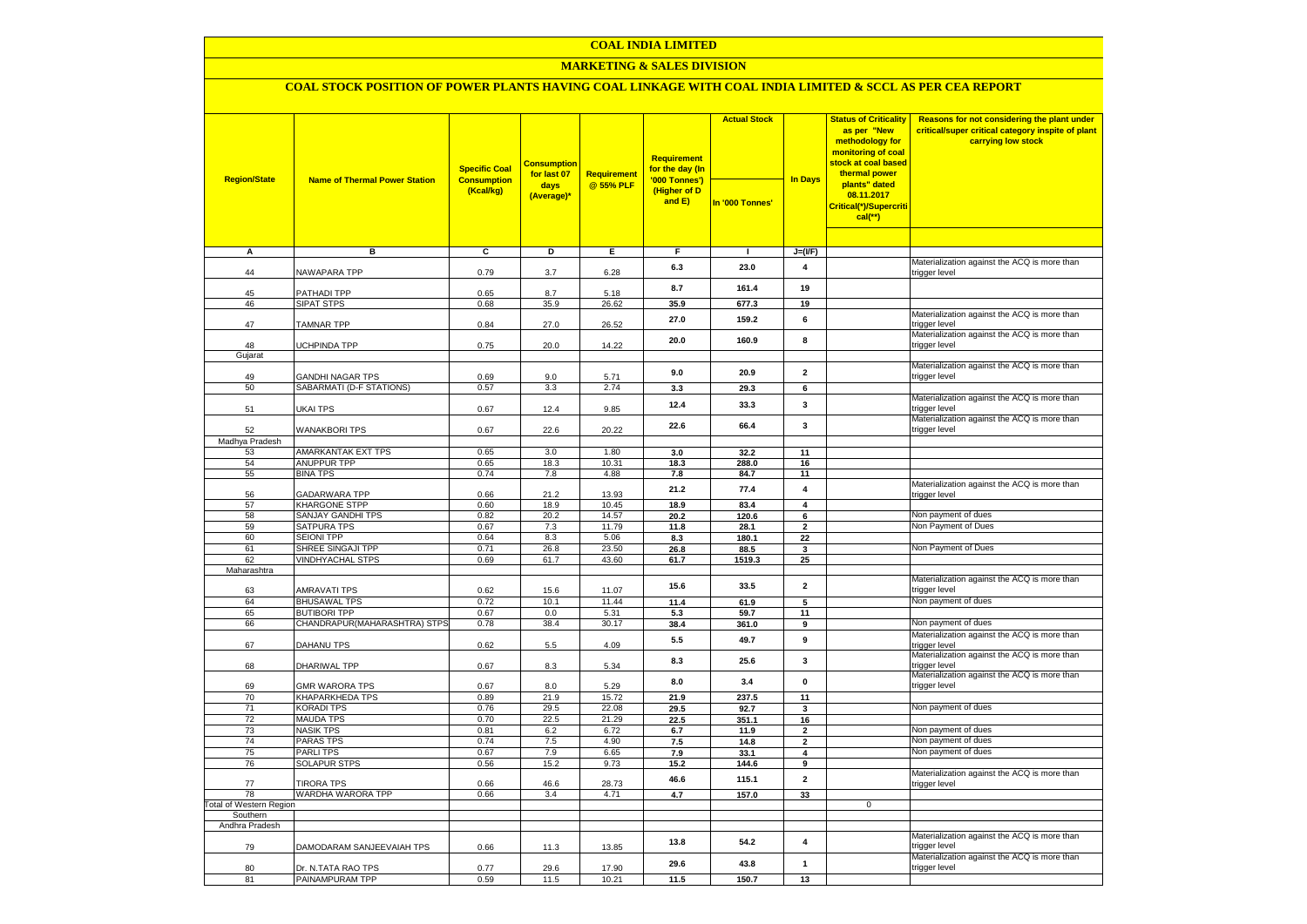### **COAL INDIA LIMITED**

### **MARKETING & SALES DIVISION**

## **COAL STOCK POSITION OF POWER PLANTS HAVING COAL LINKAGE WITH COAL INDIA LIMITED & SCCL AS PER CEA REPORT**

|                                        |                                            | <b>Specific Coal</b>            | <b>Consumption</b><br>for last 07 | Requirement    | <b>Requirement</b><br>for the day (In   | <b>Actual Stock</b> |                         | <b>Status of Criticality</b><br>as per "New<br>methodology for<br>monitoring of coal<br><mark>stock at coal based</mark><br>thermal power | Reasons for not considering the plant under<br>critical/super critical category inspite of plant<br>carrying low stock |
|----------------------------------------|--------------------------------------------|---------------------------------|-----------------------------------|----------------|-----------------------------------------|---------------------|-------------------------|-------------------------------------------------------------------------------------------------------------------------------------------|------------------------------------------------------------------------------------------------------------------------|
| <b>Region/State</b>                    | <b>Name of Thermal Power Station</b>       | <b>Consumption</b><br>(Kcal/kg) | days<br>(Average)*                | @ 55% PLF      | '000 Tonnes')<br>(Higher of D<br>and E) | In '000 Tonnes'     | <b>In Days</b>          | plants" dated<br>08.11.2017<br>Critical(*)/Supercriti<br>$cal$ (**)                                                                       |                                                                                                                        |
|                                        |                                            |                                 |                                   |                |                                         |                     |                         |                                                                                                                                           |                                                                                                                        |
| $\overline{A}$                         | в                                          | c                               | Þ                                 | E              | F                                       | $\mathbf{I}$        | $J=(I/F)$               |                                                                                                                                           | Materialization against the ACQ is more than                                                                           |
| 82                                     | RAYALASEEMA TPS                            | 0.76                            | 18.6                              | 16.60          | 18.6                                    | 61.9                | 3                       |                                                                                                                                           | trigger level                                                                                                          |
| 83                                     | <b>SIMHADRI</b>                            | 0.78                            | 33.5                              | 20.54          | 33.5                                    | 307.3               | $\overline{9}$          |                                                                                                                                           |                                                                                                                        |
|                                        |                                            |                                 |                                   |                | 14.3                                    | 34.5                | $\overline{2}$          |                                                                                                                                           | Materialization against the ACQ is more than                                                                           |
| 84                                     | <b>SGPL TPP</b>                            | 0.53                            | 14.3                              | 9.26           |                                         |                     |                         |                                                                                                                                           | trigger level                                                                                                          |
| 85<br>Karnataka                        | <b>VIZAG TPP</b>                           | 0.67                            | 0.0                               | 9.20           | 9.2                                     | 12.5                | $\mathbf{1}$            |                                                                                                                                           |                                                                                                                        |
|                                        |                                            |                                 |                                   |                |                                         |                     |                         |                                                                                                                                           | Materialization against the ACQ is more than                                                                           |
| 86                                     | <b>BELLARY TPS</b>                         | 0.63                            | 11.7                              | 14.23          | 14.2                                    | 57.0                | $\overline{\mathbf{4}}$ |                                                                                                                                           | trigger level                                                                                                          |
| 87                                     | KUDGI STPP                                 | 0.63                            | 20.8                              | 19.90          | 20.8                                    | 124.2               | 6                       |                                                                                                                                           | Materialization against the ACQ is more than<br>trigger level                                                          |
| 88                                     | RAICHUR TPS                                | 0.66                            | 16.4                              | 14.98          | 16.4                                    | 42.6                | $\mathbf{3}$            |                                                                                                                                           | Materialization against the ACQ is more than<br>trigger level                                                          |
|                                        |                                            |                                 |                                   |                | 13.1                                    | 15.1                | $\mathbf{1}$            |                                                                                                                                           | Materialization against the ACQ is more than                                                                           |
| 89<br><b>Tamil Nadu</b>                | YERMARUS TPP                               | 0.62                            | 12.7                              | 13.09          |                                         |                     |                         |                                                                                                                                           | trigger level                                                                                                          |
|                                        |                                            |                                 |                                   |                |                                         |                     |                         |                                                                                                                                           | Materialization against the ACQ is more than                                                                           |
| 90                                     | <b>METTUR TPS</b>                          | 0.81                            | 8.0                               | 8.98           | 9.0                                     | 15.0                | $\overline{\mathbf{2}}$ |                                                                                                                                           | trigger level                                                                                                          |
| 91                                     | METTUR TPS - II                            | 0.78                            | 6.9                               | 6.16           | 6.9                                     | 16.2                | $\overline{\mathbf{2}}$ |                                                                                                                                           | Materialization against the ACQ is more than<br>trigger level                                                          |
| 92                                     | NORTH CHENNAI TPS                          | 0.82                            | 22.3                              | 19.78          | 22.3                                    | 86.6                | $\overline{\mathbf{4}}$ |                                                                                                                                           | Materialization against the ACQ is more than<br>trigger level                                                          |
| 93                                     | <b>TUTICORIN TPS</b>                       | 0.96                            | 12.7                              | 13.31          | 13.3                                    | 3.6                 | $\mathbf{0}$            |                                                                                                                                           | Materialization against the ACQ is more than<br>trigger level                                                          |
| 94                                     | <b>VALLUR TPP</b>                          | 0.72                            | 21.2                              | 14.26          | 21.2                                    | 147.5               | $\overline{7}$          |                                                                                                                                           |                                                                                                                        |
| Telangana                              |                                            |                                 |                                   |                |                                         |                     |                         |                                                                                                                                           |                                                                                                                        |
| 95<br>96                               | <b>BHADRADRI TPP</b><br>KAKATIYA TPS       | 0.69<br>0.57                    | 13.3<br>14.7                      | 9.83<br>8.33   | 13.3<br>14.7                            | 101.9<br>155.1      | 8<br>11                 |                                                                                                                                           |                                                                                                                        |
| 97                                     | KOTHAGUDEM TPS (NEW)                       | 0.64                            | 13.7                              | 8.46           | 13.7                                    | 90.6                | $\overline{7}$          |                                                                                                                                           |                                                                                                                        |
| 98                                     | KOTHAGUDEM TPS (STAGE-7)                   | 0.50                            | 9.4                               | 5.23           | 9.4                                     | 111.7               | 12                      |                                                                                                                                           |                                                                                                                        |
| 99                                     | <b>RAMAGUNDEM STPS</b>                     | 0.62                            | 28.5                              | 21.33          | 28.5                                    | 318.1               | 11                      |                                                                                                                                           |                                                                                                                        |
| 100                                    | RAMAGUNDEM-B TPS                           | 0.77                            | 0.8                               | 0.64           | 0.8                                     | 7.4                 | 9                       |                                                                                                                                           |                                                                                                                        |
| 101<br><b>Total of Southern Region</b> | <b>SINGARENI TPP</b>                       | 0.58                            | 16.6                              | 9.12           | 16.6                                    | 101.3               | 6                       | $\mathbf 0$                                                                                                                               |                                                                                                                        |
| Eastern                                |                                            |                                 |                                   |                |                                         |                     |                         |                                                                                                                                           |                                                                                                                        |
| Bihar                                  |                                            |                                 |                                   |                |                                         |                     |                         |                                                                                                                                           |                                                                                                                        |
| 102                                    | <b>BARAUNI TPS</b>                         | 0.63                            | 3.2                               | 5.90           | 5.9                                     | 139.4               | 24                      |                                                                                                                                           |                                                                                                                        |
| 103                                    | <b>BARHI</b>                               | 0.67                            | 6.6                               | 5.84           | 6.6                                     | 161.3               | 24                      |                                                                                                                                           |                                                                                                                        |
| 104                                    | <b>BARH II</b>                             | 0.67                            | 13.3                              | 11.67          | 13.3                                    | 322.5               | 24                      |                                                                                                                                           | Materialization against the ACQ is more than                                                                           |
| 105                                    | KAHALGAON TPS                              | 0.80                            | 28.5                              | 24.62          | 28.5                                    | 137.1               | 5                       |                                                                                                                                           | trigger level<br>Materialization against the ACQ is more than                                                          |
| 106                                    | MUZAFFARPUR TPS                            | 0.77                            | 6.1                               | 3.95           | 6.1                                     | 49.0                | 8                       |                                                                                                                                           | trigger level                                                                                                          |
| 107                                    | <b>NABINAGAR STPP</b>                      | 0.58                            | 20.3                              | 10.14          | 20.3                                    | 305.0               | 15                      |                                                                                                                                           |                                                                                                                        |
| 108                                    | <b>NABINAGAR TPP</b>                       | 0.69                            | 16.3                              | 9.06           | 16.3                                    | 104.7               | 6                       |                                                                                                                                           |                                                                                                                        |
| Jharkhand                              |                                            |                                 |                                   |                |                                         |                     |                         |                                                                                                                                           |                                                                                                                        |
| 109<br>110                             | BOKARO TPS 'A' EXP<br>CHANDRAPURA(DVC) TPS | 0.57<br>0.61                    | 6.7<br>6.8                        | 3.78<br>4.06   | 6.7<br>6.8                              | 150.5<br>146.2      | 23<br>22                |                                                                                                                                           |                                                                                                                        |
| 111                                    | <b>JOJOBERA TPS</b>                        | 0.69                            | 3.2                               | 2.18           | 3.2                                     | 80.7                | 25                      |                                                                                                                                           |                                                                                                                        |
| 112                                    | <b>KODARMA TPP</b>                         | 0.62                            | 12.8                              | 8.23           | 12.8                                    | 123.5               | 10                      |                                                                                                                                           |                                                                                                                        |
| 113                                    | MAHADEV PRASAD STPP                        | 0.70                            | 8.6                               | 5.01           | 8.6                                     | 18.1                | $\mathbf{2}$            |                                                                                                                                           | Materialization against the ACQ is more than<br>trigger level                                                          |
| 114                                    | <b>MAITHON RB TPP</b>                      | 0.64                            | 6.4                               | 8.89           | 8.9                                     | 286.7               | 32                      |                                                                                                                                           |                                                                                                                        |
| 115                                    | TENUGHAT TPS                               | 0.75                            | 4.5                               | 4.16           | 4.5                                     | 48.5                | 11                      |                                                                                                                                           | Materialization against the ACQ is more than<br>trigger level                                                          |
| Odisha                                 |                                            |                                 |                                   |                |                                         |                     |                         |                                                                                                                                           |                                                                                                                        |
| 116<br>117                             | DARLIPALI STPS<br><b>DERANG TPP</b>        | 0.71<br>0.70                    | 26.8<br>17.2                      | 14.95<br>11.10 | 26.8<br>17.2                            | 437.0<br>1141.4     | 16<br>66                |                                                                                                                                           |                                                                                                                        |
| 118                                    | <b>IB VALLEY TPS</b>                       | 0.83                            | 26.6                              | 19.16          | 26.6                                    | 307.5               | 12                      |                                                                                                                                           |                                                                                                                        |
| 119                                    | KAMALANGA TPS                              | 0.72                            | 15.4                              | 10.02          | 15.4                                    | 104.0               | $\bf 7$                 |                                                                                                                                           | Materialization against the ACQ is more than                                                                           |
|                                        |                                            |                                 |                                   |                |                                         |                     |                         |                                                                                                                                           | trigger level                                                                                                          |